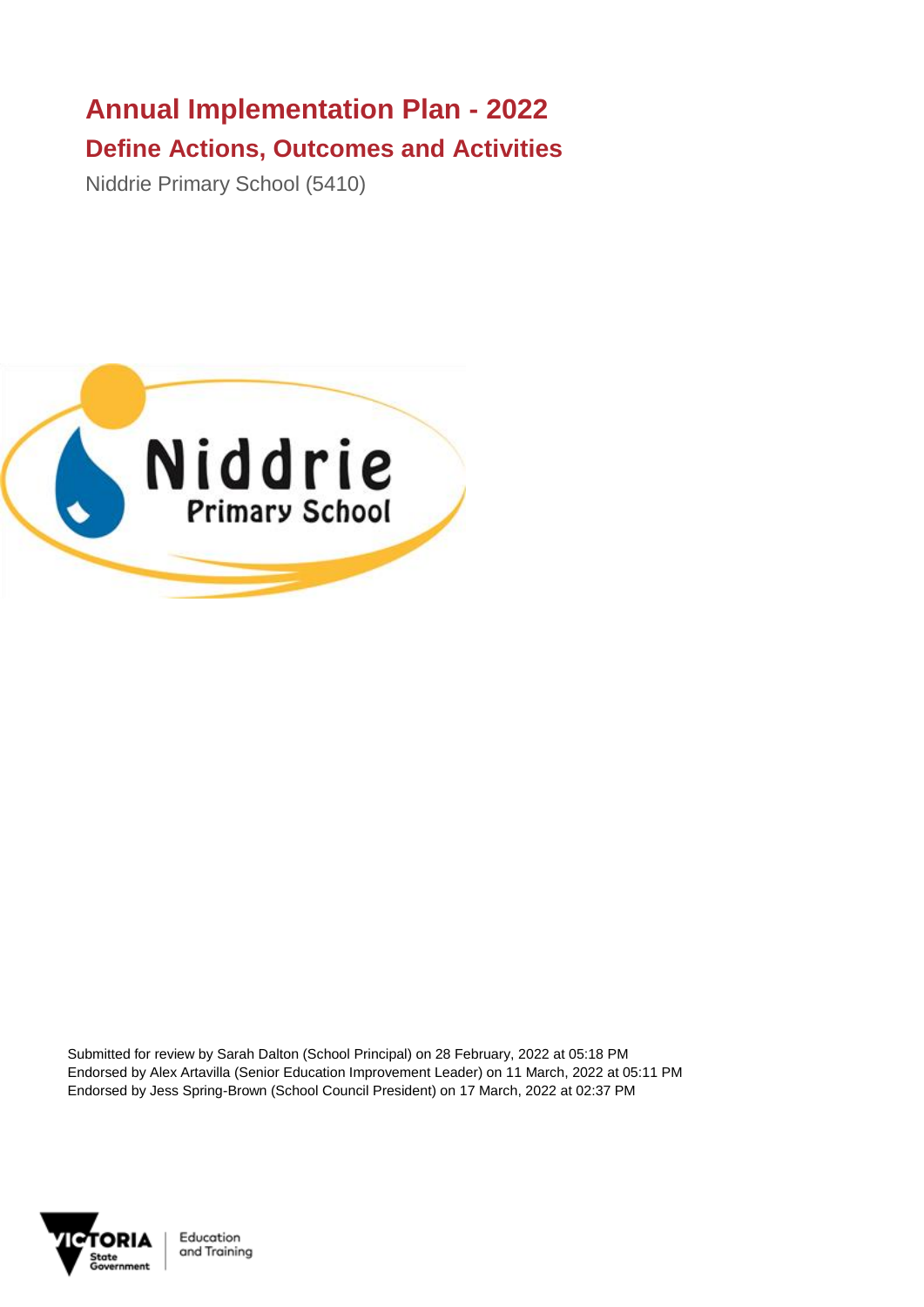## **Define Actions, Outcomes and Activities**

| Goal 1                                             | <b>2022 Priorities Goal</b><br>Some of our students have thrived in the remote learning environment, others have maintained their learning progress,<br>and some need extra learning and wellbeing support despite the best efforts of their teachers and families. In 2022 we will<br>continue to focus on student learning - with an increased focus on numeracy - and student wellbeing through the 2022<br>Priorities Goal, a learning Key Improvement Strategy and a wellbeing Key Improvement Strategy. We will teach and<br>support each student at their point of need and in line with FISO. |
|----------------------------------------------------|-------------------------------------------------------------------------------------------------------------------------------------------------------------------------------------------------------------------------------------------------------------------------------------------------------------------------------------------------------------------------------------------------------------------------------------------------------------------------------------------------------------------------------------------------------------------------------------------------------|
| 12 Month Target 1.1                                | Learning<br>Increase the percentage mean of students in Years 1-6 achieving at or above expected growth in:<br>* reading and viewing from 59% (2019 to 2020) to 69%<br>* writing from 69% (2019 to 2020) to 69%<br>* number and algebra from 56% (2019 to 2020) to 66%<br>Wellbeing<br>Increase the percentages of positive student responses to the following factors:<br>Perseverance to 81%<br>Sense of confidence to 86%<br>Effective Classroom Behaviour to 83%<br>Sense of inclusion to 93%<br>Respect for diversity to 87%<br>Managing bullying to 83%                                         |
| KIS <sub>1</sub><br><b>Priority 2022 Dimension</b> | Learning - Support both those who need extra support and those who have thrived to continue to extend their learning,<br>especially in numeracy                                                                                                                                                                                                                                                                                                                                                                                                                                                       |
| <b>Actions</b>                                     | Build staff capability to understand, assess, and implement evidence-informed practice to plan for point of need learning in<br>Mathematics - Number and Algebra.                                                                                                                                                                                                                                                                                                                                                                                                                                     |
| <b>Outcomes</b>                                    | Students will:<br>- understand and articulate their learning goals and know their next steps for learning (ref: ATSS – self regulation and goal<br>setting)<br>- regularly construct and review learning goals with their teacher (2-way feedback) (ref: ATSS - self regulation and goal                                                                                                                                                                                                                                                                                                              |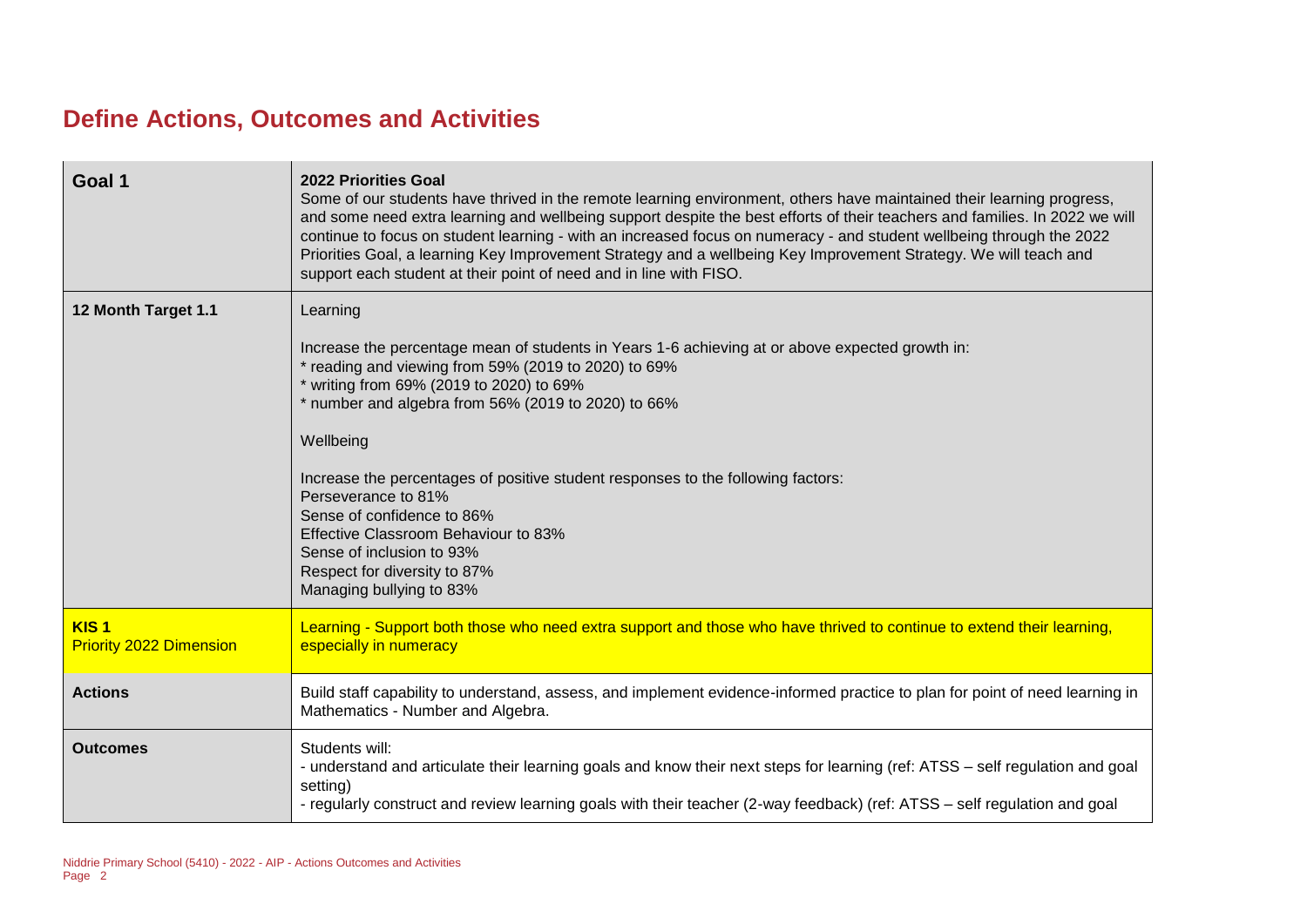|                           | setting)                                                                                                                                                                                                                                                                                                                                                                                                                                                                                                                                                                                                                                                                                                                                                                                                                                                                  |
|---------------------------|---------------------------------------------------------------------------------------------------------------------------------------------------------------------------------------------------------------------------------------------------------------------------------------------------------------------------------------------------------------------------------------------------------------------------------------------------------------------------------------------------------------------------------------------------------------------------------------------------------------------------------------------------------------------------------------------------------------------------------------------------------------------------------------------------------------------------------------------------------------------------|
|                           | Teachers will:<br>- understand the learning trajectories for concepts (Big Ideas) in Number and Algebra (ref: SSS - Renewal of knowledge<br>and skills)<br>- begin to assess students' understanding, skills and knowledge against learning trajectories to differentiate and support<br>student learning (ref - SSS - Teaching and Learning - Implementation)<br>- plan sequences of differentiated learning in Mathematics to support student goal attainment (SSS - Guaranteed and<br>viable curriculum)<br>- Will regularly review student learning goals with students (2-way feedback) resource visible learning feedback (SSS -<br>Teaching and Learning - Evaluation)<br>- Will involve students and their families/carers to develop a shared understanding of the expected outcomes for learning<br>growth and attainment (SSS - Trust in students and parents) |
|                           | Leaders will:<br>- lead, support and resource the implementation of the Big Ideas in Number (ref: SSS – Instructional leadership)<br>- Support PLC leaders to facilitate inquiry cycles focused on number and algebra (ref: SSS - School level support)<br>- Provide coaching, modelling and mentoring around practices in number and algebra (ref: SSS - Instructional leadership<br>and School level support)<br>- Use multiple sources of evidence, evaluate the effectiveness of approaches and programs at regular monitoring points in<br>the year (ref: Teaching and Learning - Evaluation)                                                                                                                                                                                                                                                                        |
|                           | Community will:<br>- be informed of the development of number and algebra across the school through newsletters, parent meetings,<br>Compass information sharing (ref: PCGOS - school communication/teacher communication)<br>- attend information sessions for supporting mathematic learning at home (PCGOS -parent participation and involvement)<br>- share responsibility for learning goals with teacher (PCGOS - teacher communication)                                                                                                                                                                                                                                                                                                                                                                                                                            |
| <b>Success Indicators</b> | Semester 1<br>- Moderation of student work - annotated<br>- Student goals for number and algebra<br>- Learning trajectories visible in classrooms (Bump it up walls)<br>- Rubrics for assessment                                                                                                                                                                                                                                                                                                                                                                                                                                                                                                                                                                                                                                                                          |
|                           | Semester 2<br>- Students able to articulate learning goals for number and algebra<br>- Student participation in setting goals for number and algebra                                                                                                                                                                                                                                                                                                                                                                                                                                                                                                                                                                                                                                                                                                                      |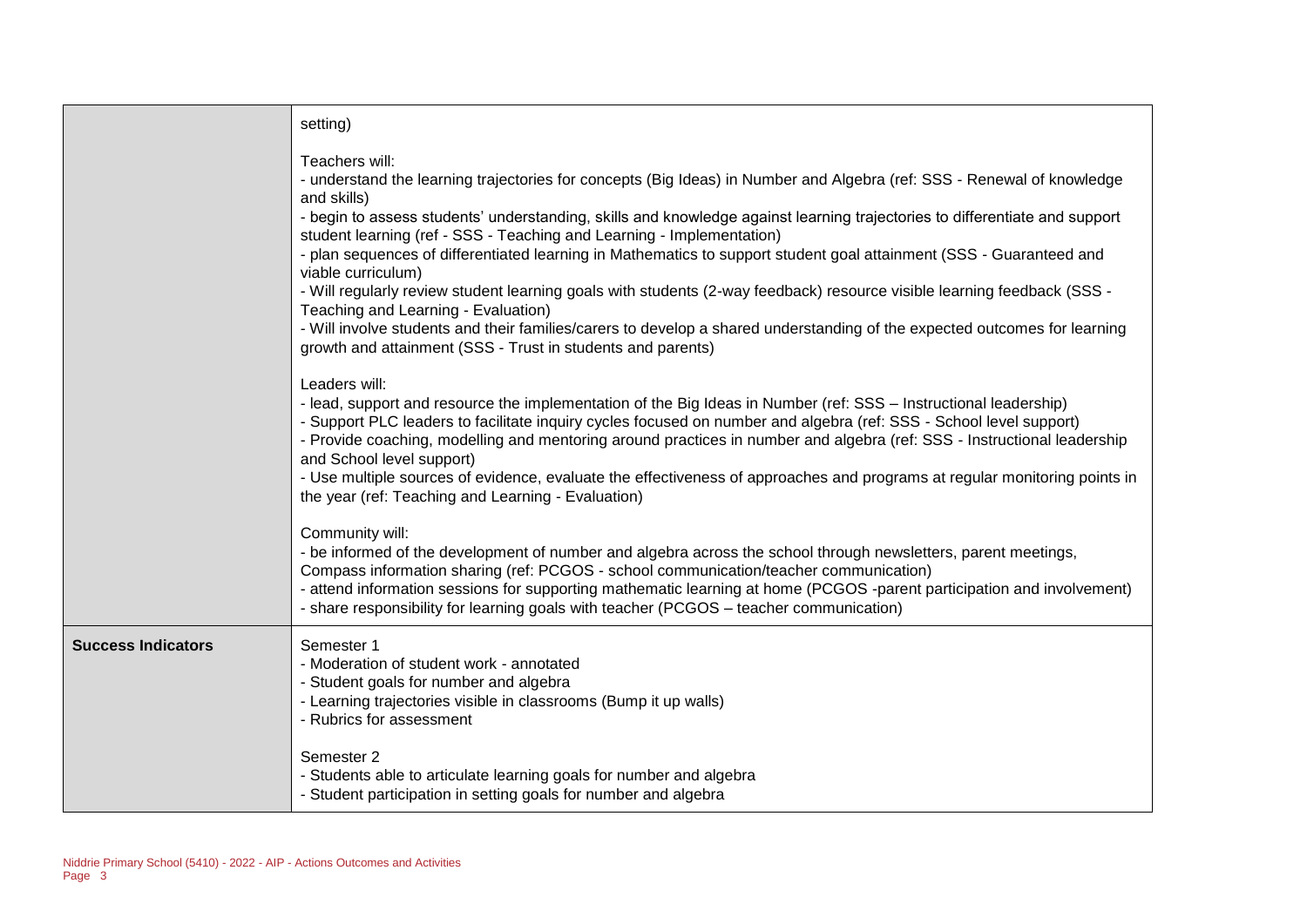|                                                                                                                                                                             | - Completed PLC inquiry cycles for number and algebra<br>- Planned and differentiated sequences of learning incorporating the Big Ideas in Number<br>- Observations of 2-way feedback conversations<br>- PCGOS, AToSS, SSS<br>- Teacher judgements                                                                                                                                                                                                                                                                                                                                                                                              |  |
|-----------------------------------------------------------------------------------------------------------------------------------------------------------------------------|-------------------------------------------------------------------------------------------------------------------------------------------------------------------------------------------------------------------------------------------------------------------------------------------------------------------------------------------------------------------------------------------------------------------------------------------------------------------------------------------------------------------------------------------------------------------------------------------------------------------------------------------------|--|
| <b>Activities and Milestones</b>                                                                                                                                            |                                                                                                                                                                                                                                                                                                                                                                                                                                                                                                                                                                                                                                                 |  |
| AM - Regular and on-going engagement with numeracy consultant to build staff pedagogical knowledge in Mathematics with a focus on number and<br>algebra.                    |                                                                                                                                                                                                                                                                                                                                                                                                                                                                                                                                                                                                                                                 |  |
| AM - Provide professional learning on Visible Learning, use of assessment tools (Assessment for Common Misunderstandings) and Visible Learning -<br>Feedback for all staff. |                                                                                                                                                                                                                                                                                                                                                                                                                                                                                                                                                                                                                                                 |  |
| AM - Termly PLC inquiry cycles focused on Mathematics to monitor student learning in number and algebra throughout the year.                                                |                                                                                                                                                                                                                                                                                                                                                                                                                                                                                                                                                                                                                                                 |  |
| KIS <sub>2</sub><br><b>Priority 2022 Dimension</b>                                                                                                                          | Wellbeing - Effectively mobilise available resources to support students' wellbeing and mental health, especially the most<br>vulnerable                                                                                                                                                                                                                                                                                                                                                                                                                                                                                                        |  |
| <b>Actions</b>                                                                                                                                                              | Strengthen the Schoolwide Positive Behaviour Strategies (SWPBS) and the Resilience, Rights and Respectful<br>Relationships Curriculum across the school.<br>Build staff capability to consistently use the NPS Instructional Model and evidence-based practices inclusive of the High<br>Impact Teaching Strategies (HITS).                                                                                                                                                                                                                                                                                                                     |  |
| <b>Outcomes</b>                                                                                                                                                             | Students will:<br>- articulate and use SWPBS supports. e.g. The NPS Behaviour Matrix (ref: AToSS- Effective classroom behaviour)<br>- know and name the school values and what they look like across the school (ref: AToSS- Respect for diversity/sense of<br>inclusion)<br>- co-design, understand and refer to the NPS Positive Pathway (AToSS- Effective classroom behaviour)<br>Teachers will:<br>- understand the three- tiered model and focus on tier 1 preventative strategies (SSS - Instructional Leadership)<br>- implement and follow the Resilience, Rights and Respectful Relationships Social and Emotional Learning Curriculum |  |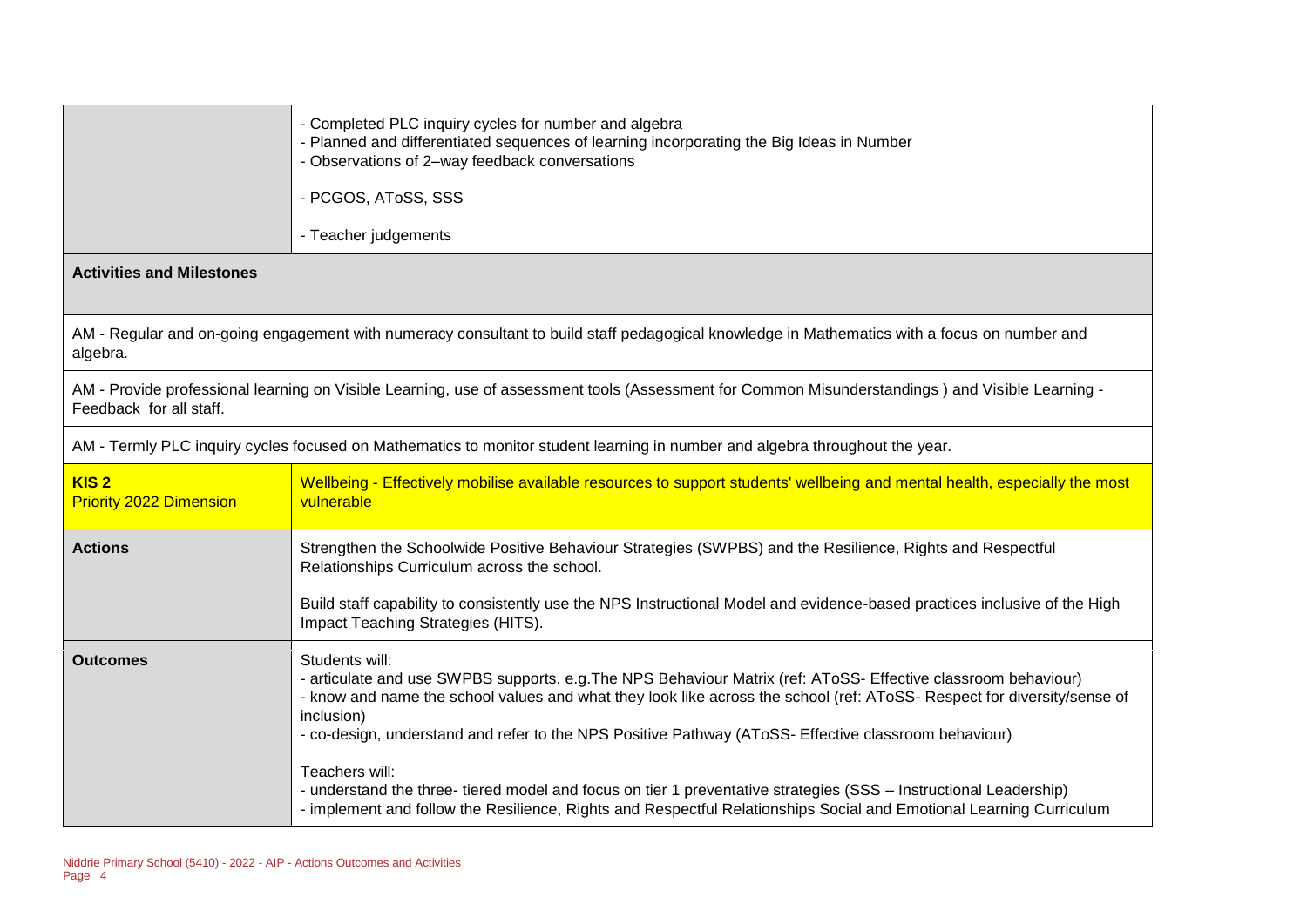|                           | - implement daily wellbeing sessions incorporating the Zones of Regulation and Levels of Engagement to improve student<br>SEL vocabulary and strategies<br>- use the NPS Positive Pathway and SWPBS acknowledgement system to support and promote positive behaviours<br>- document positive and negative behaviours through Compass<br>- use the ABC model (antecedent, behaviour, consequence) to identify behaviours and support preventative actions<br>- implement evidence-based, universal practices to support learning for every child<br>- consistently embed the NPS Instructional model into their practice (SSS - GVC, collective focus on student learning,<br>academic emphasis) |
|---------------------------|-------------------------------------------------------------------------------------------------------------------------------------------------------------------------------------------------------------------------------------------------------------------------------------------------------------------------------------------------------------------------------------------------------------------------------------------------------------------------------------------------------------------------------------------------------------------------------------------------------------------------------------------------------------------------------------------------|
|                           | Leaders will:<br>- support staff to use effective evidence-based classroom practices inclusive of the High Impact Teaching Strategies<br>(HITS)<br>- support staff to adopt evidence-based practices that promote positive behaviours through professional learning                                                                                                                                                                                                                                                                                                                                                                                                                             |
|                           | opportunities                                                                                                                                                                                                                                                                                                                                                                                                                                                                                                                                                                                                                                                                                   |
|                           | - model and coach preventative strategies with all staff and students<br>- engage The Resilience Project to provide whole school support and learning around Social and Emotional Learning                                                                                                                                                                                                                                                                                                                                                                                                                                                                                                      |
|                           | (SEL).                                                                                                                                                                                                                                                                                                                                                                                                                                                                                                                                                                                                                                                                                          |
|                           | - provide whole staff professional learning on evidence-based classroom practice inclusive of the High Impact Teaching<br>Strategies (HITS)                                                                                                                                                                                                                                                                                                                                                                                                                                                                                                                                                     |
|                           | - conduct Learning Walks and provide feedback to teachers                                                                                                                                                                                                                                                                                                                                                                                                                                                                                                                                                                                                                                       |
|                           | - appoint a staff member to become a Behaviour Champion that models best practice for the school                                                                                                                                                                                                                                                                                                                                                                                                                                                                                                                                                                                                |
|                           | Community will:                                                                                                                                                                                                                                                                                                                                                                                                                                                                                                                                                                                                                                                                                 |
|                           | - engage with The Resilience Project through school and at home                                                                                                                                                                                                                                                                                                                                                                                                                                                                                                                                                                                                                                 |
|                           | - demonstrate awareness of the SWPBS and discuss positive behaviours with their children<br>- provide parent members to be involved in the SWPBS team and regularly attend meetings for input                                                                                                                                                                                                                                                                                                                                                                                                                                                                                                   |
| <b>Success Indicators</b> | Semester 1:<br>- SWPBS documentation updated and visible in classrooms/spaces in the school<br>- Students co-design the NPS Positive Pathway and provide feedback for next version                                                                                                                                                                                                                                                                                                                                                                                                                                                                                                              |
|                           | - Planning documents demonstrating Resilience, Rights and Respectful Relationships lesson sequences across all year                                                                                                                                                                                                                                                                                                                                                                                                                                                                                                                                                                             |
|                           | levels<br>- Identification of students requiring additional supports - tutor learning program, high ability program, challenge and                                                                                                                                                                                                                                                                                                                                                                                                                                                                                                                                                              |
|                           | enrichment series, and wellbeing supports and services                                                                                                                                                                                                                                                                                                                                                                                                                                                                                                                                                                                                                                          |
|                           | Semester 2:<br>ATtoS factors increase:                                                                                                                                                                                                                                                                                                                                                                                                                                                                                                                                                                                                                                                          |